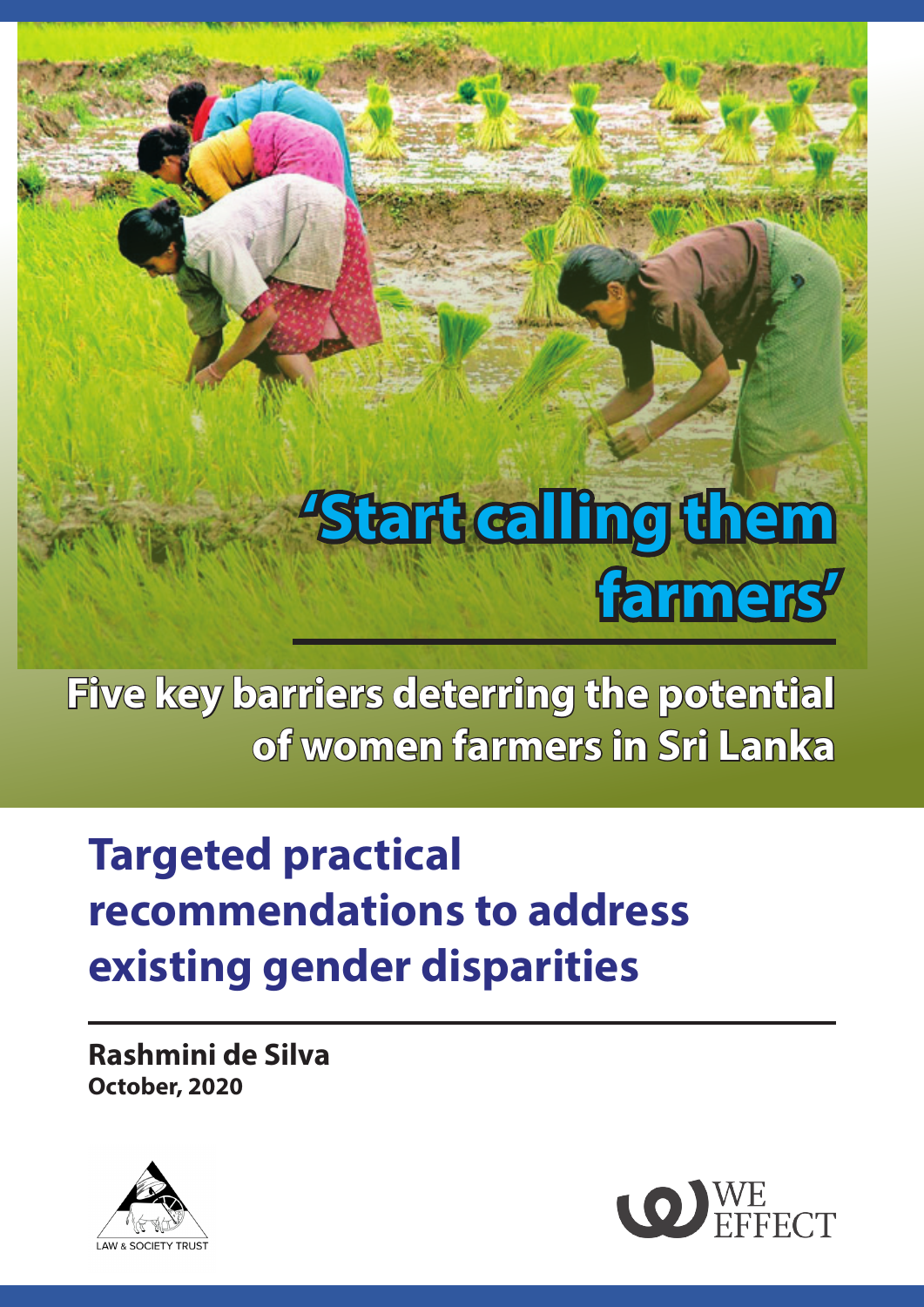*Women play a pivotal role in Sri Lanka's agriculture sector although their contribution is neither recognized nor reflected in national policy frameworks. The contribution made by women in food production is critical. Women farmers in Sri Lanka are faced with numerous obstacles that hinder them from using their full potential to strengthen food systems and local economies. Ground level realities of women farmers affected by gender discriminatory policies and practices primarily lead to ambiguity in whether or not they are considered as farmers despite their contribution to the local agriculture sector. This paper outlines five key barriers which act as deterrents to women farmers: 1. Lack of access and control over natural resources, 2. Lack of access to markets, 3. Lack of access to financial services, 4. Lack of access to technology, 5. Care responsibilities.* 

#### **Key recommendations:**

- Amend gender discriminatory legal, policy and regulatory practices specifically inhibiting a woman's right to land.
- Reform the conditions of providing agricultural extension services where land ownership is a prerequisite to get eligibility for support services offered by the government.
- Create programs and enforce support from agriculture extension services to increase capacity of a woman farmer's entrepreneurial skills.
- Set up infrastructure including transport facilities and market spaces targeting women farmers.
- Initiate campaign on portraying women farmers as leaders, entrepreneurs and decision makers among farmer communities, stakeholders in market systems and potential buyers.
- Create low-interest loan schemes with longer repayment periods specifically targeting women-farmers.
- Equal participation of women farmers to be prescribed as a mandatory requirement for all technical knowledge and skill training programs.
- Sensitize farmer communities and agriculture instructors on disapproving social norms on male-tasks and female-tasks
- Introduction of user-friendly technological schemes for women farmers.
- Establish policy dialogues among government stakeholders and development agencies to promote recognizing and redistributing of care work among farmer women.

\*Further recommendations are outlined under each specified barrier in successive sections of this paper.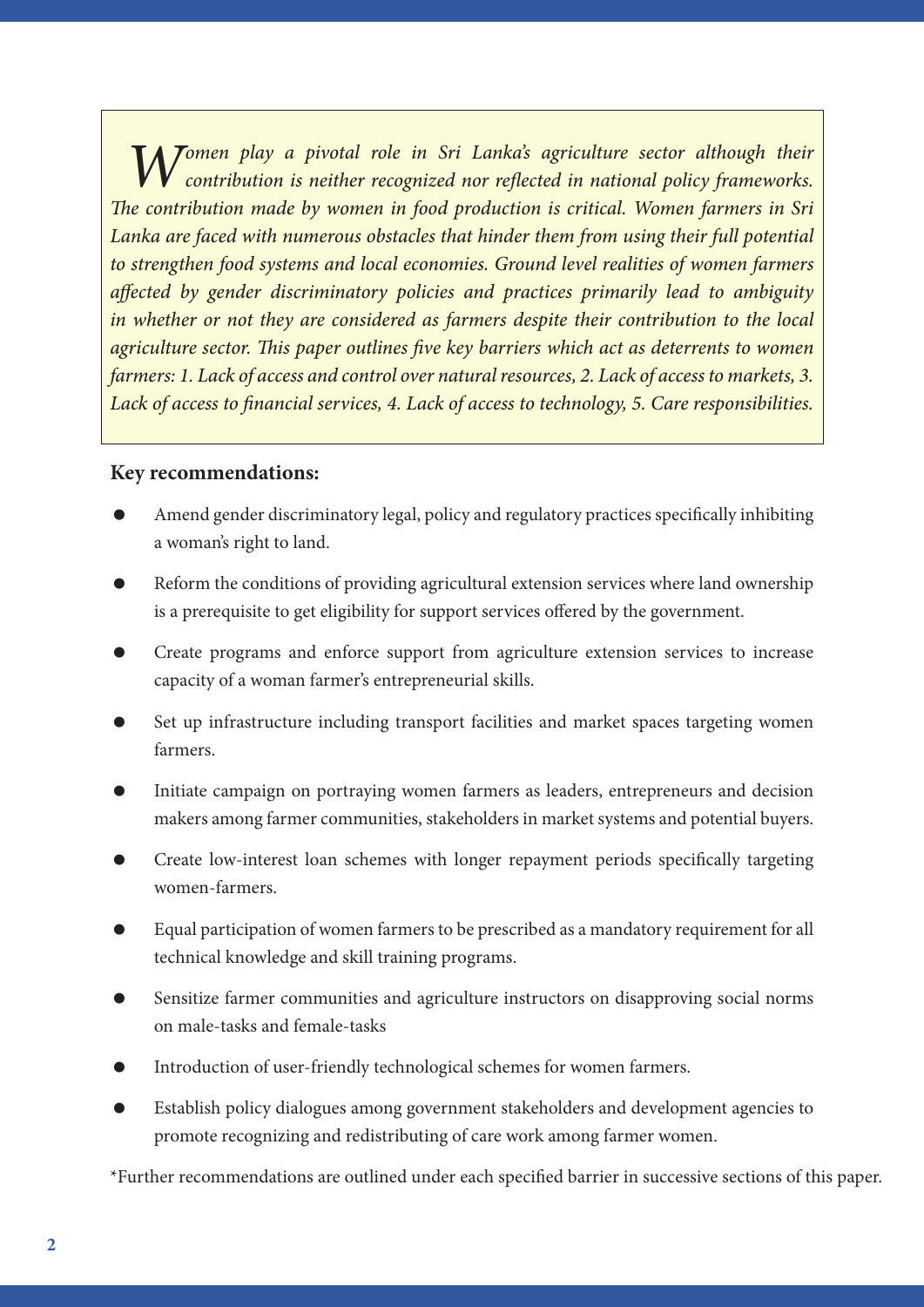# **Introduction**

Women play a pivotal role in Sri Lanka's agriculture sector although their contribution is neither recognized nor reflected in national policy frameworks. The contribution made by women in food production and towards food security is critical. Women in South Asia and Sub-Saharan Africa are responsible for producing more than 50% of food grown in the world (Food and Agriculture Organization, 2011). However, women farmers globally, with Sri Lanka marking no exception, are faced with numerous obstacles that hinder or prevent them from using their full potential to strengthen food systems and uphold food security in their families, communities and countries.

The intersectionality of inequalities faced by women farmers outline multiple overlapping identities and barriers which are vastly left unaddressed in socio-cultural and political spheres. The paper identifies 5 such barriers related to access and control over natural resources, markets, financial services, technology and care responsibilities. At a macro level, women farmers are neither acknowledged or given any significance in government spending. Hence, they are faced with exclusion at two levels - as women and as small-scale food producers (Oxfam, 2017).

In Sri Lanka, even though the economy has expanded, the Female Labour Force Participation (FLFP) shows a declination from 41% to 36% in 2016 (World Bank, 2017). Ground level realities of women farmers affected by this persistent gender gap is attributable to a wide spectrum of reasons ranging from care responsibilities which disproportionately burden women more than men, to women's lack of mobility (again due to social constraints), gender biases in economic roles which hinder women from acquiring certain technical skills, accessing resources and engaging in decision making.

Often expected to engage in unskilled labour, women take on a multitude of roles in the agricultural sector in Sri Lanka. With an increase of male rural to urban migration, women in rural areas have been left to undertake more responsibilities in agricultural activities. This phenomenon of feminization of agriculture in the local context exists alongside gender discriminatory practices and inequalities which hinder women farmers from committing to their productive roles efficiently and effectively in this labour division. This brief provides recommendations to counter 5 main barriers which`impact women farmers of Sri Lanka.

#### **Key identified barriers hindering women farmers of Sri Lanka:**

- Lack of access and control over natural resources
- Lack of access to markets
- Lack of access to financial services
- Lack of access to technology
- Care responsibilities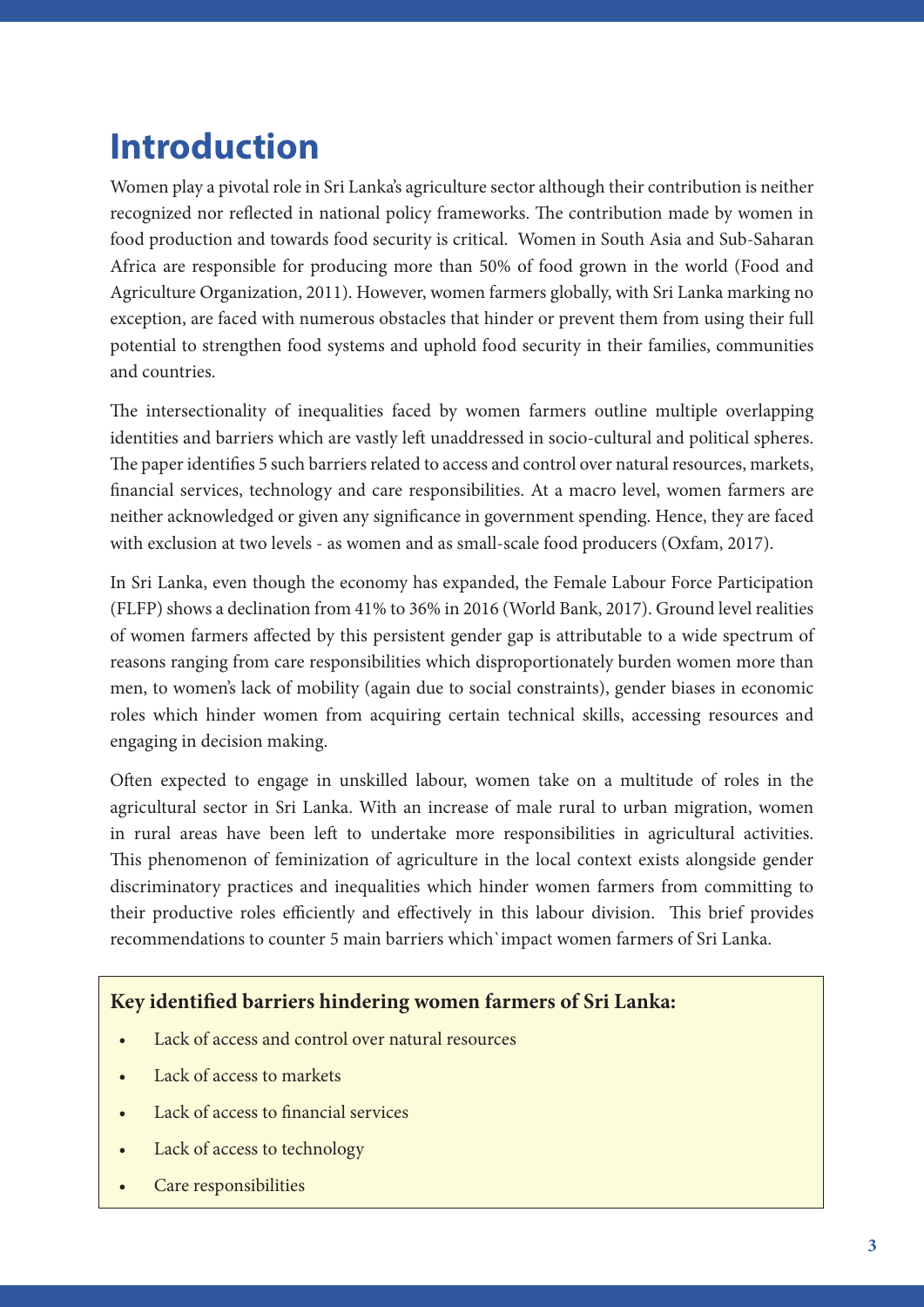### **01. Access and control over natural resources**

Women farmers are responsible for the production of 60 - 80% of food in developing countries, however they only own 2% of land (Oxfam, 2010). Gender disparities in agriculture especially in relevance to access and control over natural resources are vast. In Sri Lanka, landlessness or lack of access to land not only prevent women from participating in agriculture but also stagnates their role as unskilled workers and primary producers in value chains. Access to land and land ownership is a major contributing factor to being recognized as a farmer. Exclusion faced by women farmers in policy and practice due to lack of land ownership leads to the imposing of many barriers including accessing water, financial services, markets and extension services.

Only 16% of women in Sri Lanka own private land and ground level realities illustrate the extent lack of ownership prevents a woman farmer from obtaining agricultural assets and services as her male counterparts (Department of Census and Statistics, 2002). Despite lack of access to land, women continue to engage in agricultural activities but only in meagre capacities of subsistence farming or as daily paid wage workers in farmlands. The aforementioned activities yield a very low income and are often seasonal and irregular.

Gender disparities in land ownership is attributable to existing outdated discriminatory land laws and regulations. Inequalities in land ownership is evident in customary laws and the Land Development Ordinance (LDO). The third schedule of the LDO gives precedence to the male heir over a female heir. The succession of inheritance favouring men, especially the youngest male child of a family can be considered a severe hindrance to land ownership of rural women. Similarly, elements of Kandyan law, Thesawalamai and Muslim laws prescribe the role of decision making and controlling of land assets to males. Although these phenomena is not very prevalent in urban areas, rural farming communities rigidly abide by aforementioned traditional laws further minimizing a woman farmer's ability to function in full capacity.

Oftentimes banks require land to be presented as collateral when offering loans. Women farmers struggle without having access to formal credit schemes and financial services. The lack of land ownership inevitably has made women farmers in the country more vulnerable and gullible to obtaining high interest loans from unregulated microfinance institutions.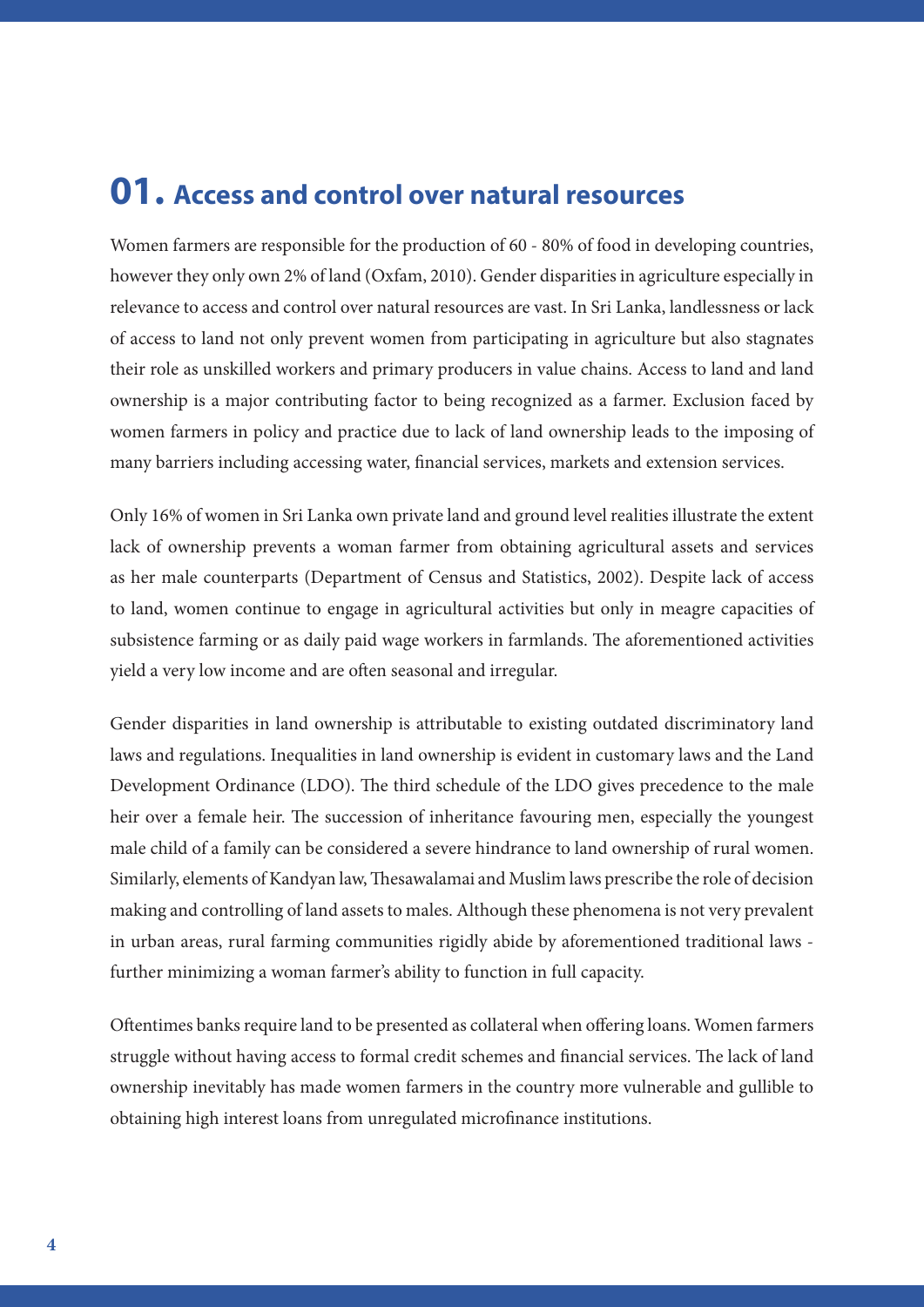The consequences of lack of ownership of land has a domino effect on a woman farmer in Sri Lanka. In the absence of a land title, a woman farmer is not allowed to register at Agrarian Service Centres run by the government. Possession of a land title acts as a prerequisite to be registered in the government system, receive extension services, market information, training, subsidies and even gain eligibility for membership in farmer organizations. Irrigation organizations would only accept farmers who own land. This deprives a landless rural woman farmer from gaining access to irrigation schemes provided by the government for agricultural purposes (FAO, 2018). Having no presence in farmer organizations and irrigation organizations would also leave out any opportunities for women to voice their concerns and overall gain a sense of identity and recognition as a farmer.

- Amend gender discriminatory legal, policy and regulatory practices specifically inhibiting a woman's right to land.
- Reform the conditions of providing agricultural extension services where land ownership is a prerequisite to get eligibility for support services offered by the government.
- Change the mechanism of providing membership to farmer organizations and irrigation organizations where land ownership is not mandatory for women.
- Prioritize women farmers when granting land through the LDO in order to encourage their participation in the active market economy.
- Government authorities from ministerial level to district and divisional level should prioritize resolving conflicts faced by women farmers related to land ownership and accessing irrigation schemes.
- Create a public policy discourse promoting non-land-owning women farmers to be considered as farmers and be entitled to the same government services.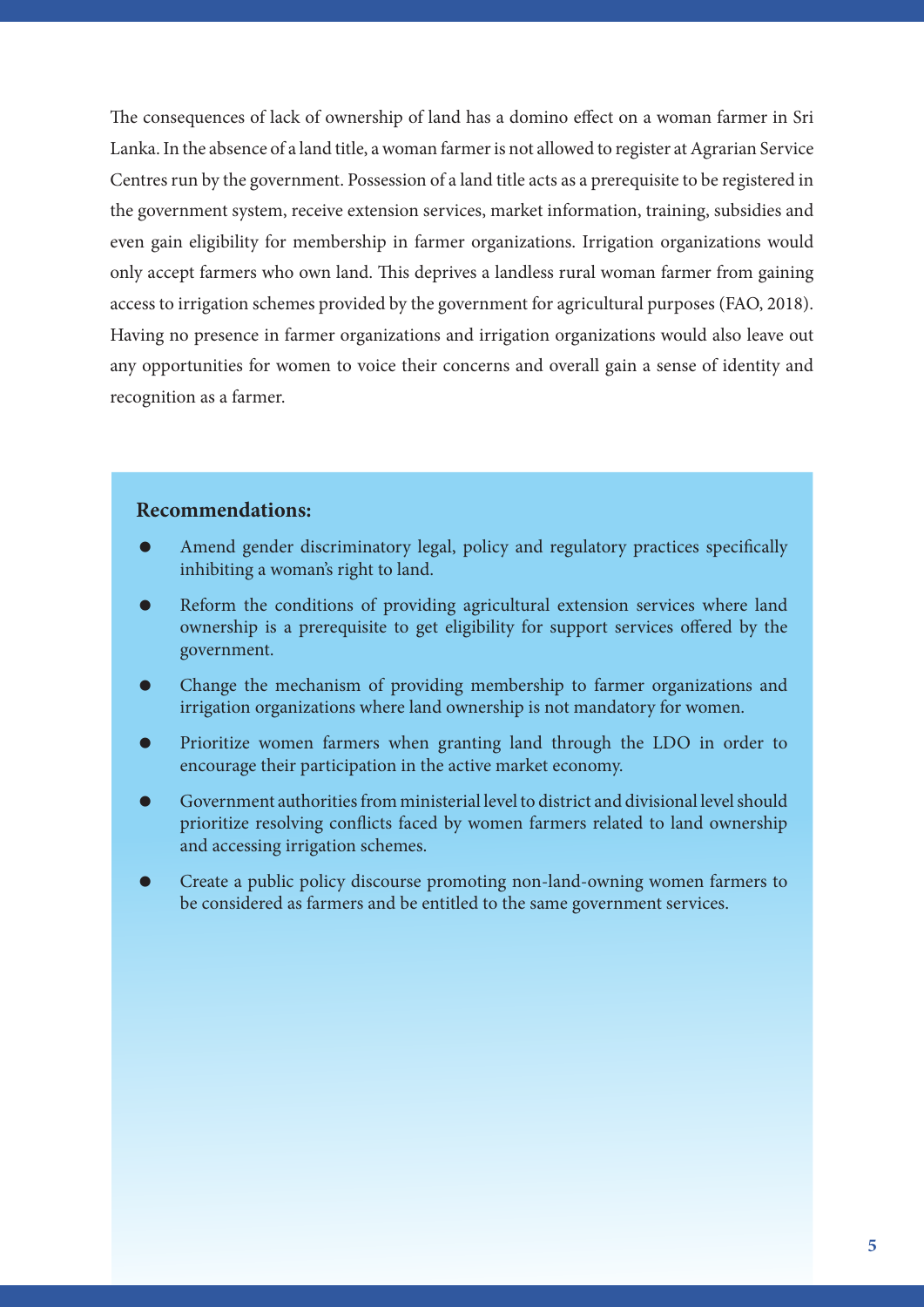### **02. Access to markets**

Out of the economically active population in Sri Lanka, women comprise only up to 34.3%. Among this group of employed women, approximately 27.7% work in the agriculture sector (Department of Census and Statistics, 2020). A majority of these women engage in subsistence farming and face numerous obstacles in entering into commercial levels of agriculture and occupying higher levels in value chains and gaining overall access to markets.

As this policy brief continues to highlight, the prevalence of social norms concerning traditional gender roles along with the existence of gender discriminatory policies and practices hinder a woman farmer from engaging in trade and making a presence in the market economy. The issue of mobility has been identified as a major deciding factor for a woman physically reaching markets and evaluating marketing options. A main reason constraining a woman farmer's level of mobility is her care responsibilities such as household chores etc. Lack of proper transportation and infrastructure facilities further imposes an impediment in women farmers accessing market systems and participating in farmer organizations and cooperatives. Lack of engagement with women's producer groups of the aforementioned sort further reduces access to information on market demands, market systems and opportunities for commercial engagement.

Women farmers comparatively have lesser market connections and financial resources to upgrade their farming engagement from a subsistence level to commercial levels of production and subsequently move up in value chains. Receiving market information, identifying markets, decision making, bargaining and negotiating in the overall market economy are perceived as work of men. Furthermore, women farmers rarely have access to information and services related to specialized market certifications which would enable her upgrade from being a primary producer to higher levels in the value chain.

- Create programs and enforce support from agriculture extension services to increase capacity of a woman farmer's entrepreneurial skills.
- Establish mechanisms to disseminate and update information to women farmers on market systems, market demands, production and retail opportunities. This too can be done via extension services, agriculture officers and farmer cooperatives.
- Set up infrastructure including transport facilities and market spaces targeting women farmers.
- Develop value addition and a market identity for agricultural produce made by women farmers.
- Initiate campaign on portraying women farmers as leaders, entrepreneurs and decision makers among farmer communities, stakeholders in market systems and potential buyers.
- Establish market linkages specifically targeting women farmers (trade fairs etc).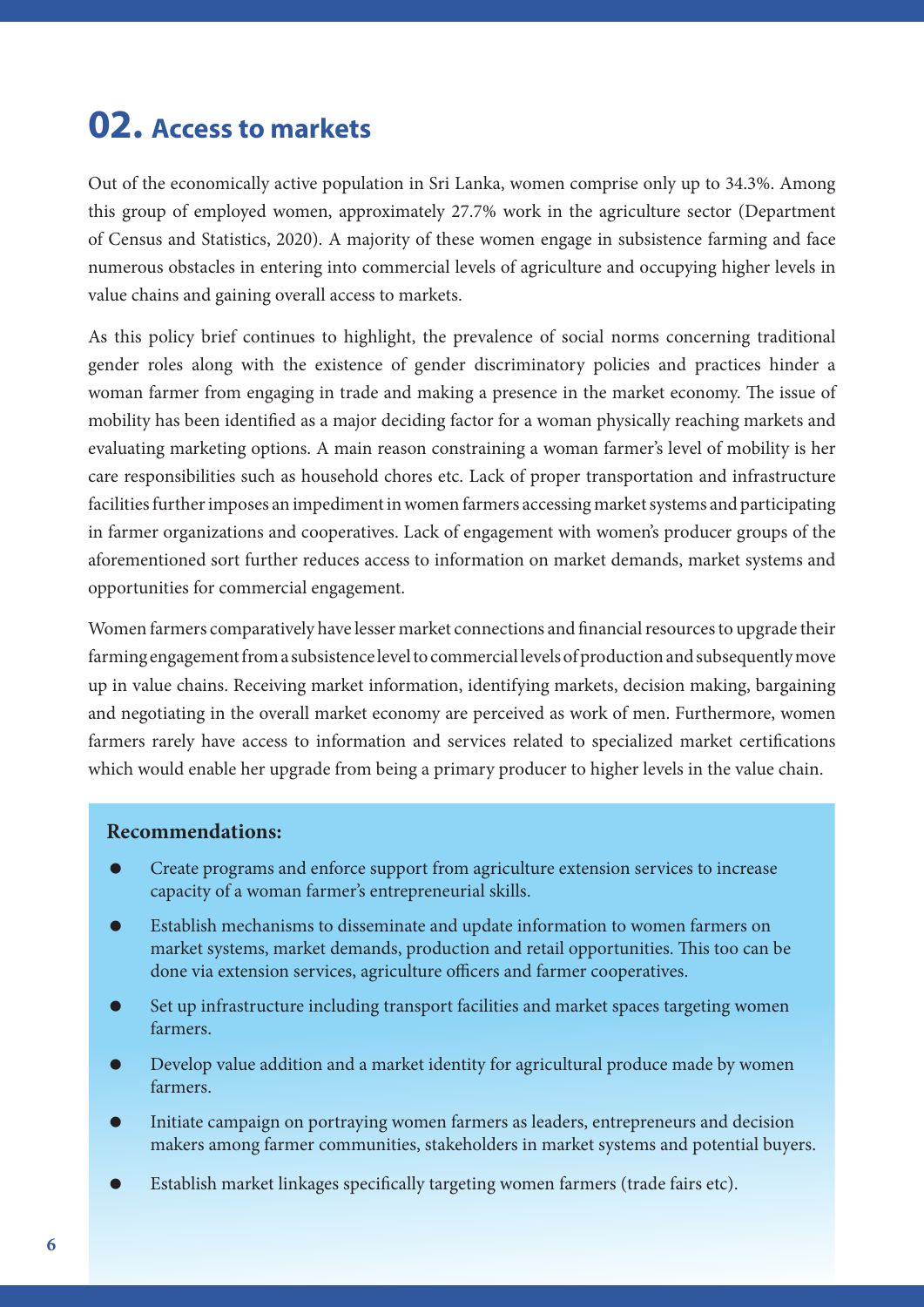### **03. Access to financial services**

Lack of access to financial services has been identified as a key deterrent preventing women farmers from advancing into commercial levels of agriculture from subsistence farming. The availability of regulated financial services to enable rural women, women farmers in particular to obtain credit facilities, financial capital and saving mechanisms is extremely scarce.

However unregulated microfinance companies have a high presence in rural agriculture communities and face constant criticism for exploiting and capitalizing on vulnerabilities of rural women. Over 45% of Sri Lanka's population lives under less than 5 USD a day (World Bank, 2017). Rural women farmers who often fall into this group are held back from seeking services from banks for two primary reasons: lack of collateral and inability to produce guarantors. Oftentimes loan installments are collected on a weekly basis by microfinance companies. In the current local context where women farmers already face multiple barriers including accessing markets, loan repayments scheduled on a weekly basis would only deteriorate her financial capacity.

In the event that a woman farmer is unable to repay a loan, microfinance companies usually coerce her to obtain another loan, further entrapping her in a cycle of debilitating debt. Furthermore there are reports of debt collectors subjecting women to various forms of verbal, physical and sexual violence at times when lapses in loan repayments occur.

This operating structure of microfinance companies further cripple a woman's ability to engage in productive agricultural labour. Ground level research reveals cases where women have completely withdrawn from agriculture and engaged in different forms of daily paid wage work to pay off high interest debt.

Women farmers usually sign agreements to acquire these credit services completely unaware of its content as documentation is usually printed in English. The option of getting these services from a bank is often overlooked as banks require collateral and guarantors to be produced, take a longer time to process and the approval of the loan depends on the applicant's ability to repay. The aforementioned criteria do not have a favourable outlook to women farmers who are already grappling with multiple economic and social hardships. Lack of awareness on the availability of credit schemes and financial service options, insufficiency or absence of collateral and instability of income prevent women farmers from gaining access to reliable financial services. It also hinders women from actively engaging in commercial agriculture and connecting to market systems.

- Instill a strict regulatory and monitoring mechanism for microfinance companies.
- Provide supplementary information and services related to markets and value addition when credit facilities are provided.
- Create low-interest loan schemes with longer repayment periods specifically targeting women-farmers.
- Enable easy access to information on loan and credit facilities available to women farmers.
- Revise the nature of collateral to be provided as a prerequisite to obtain credit services.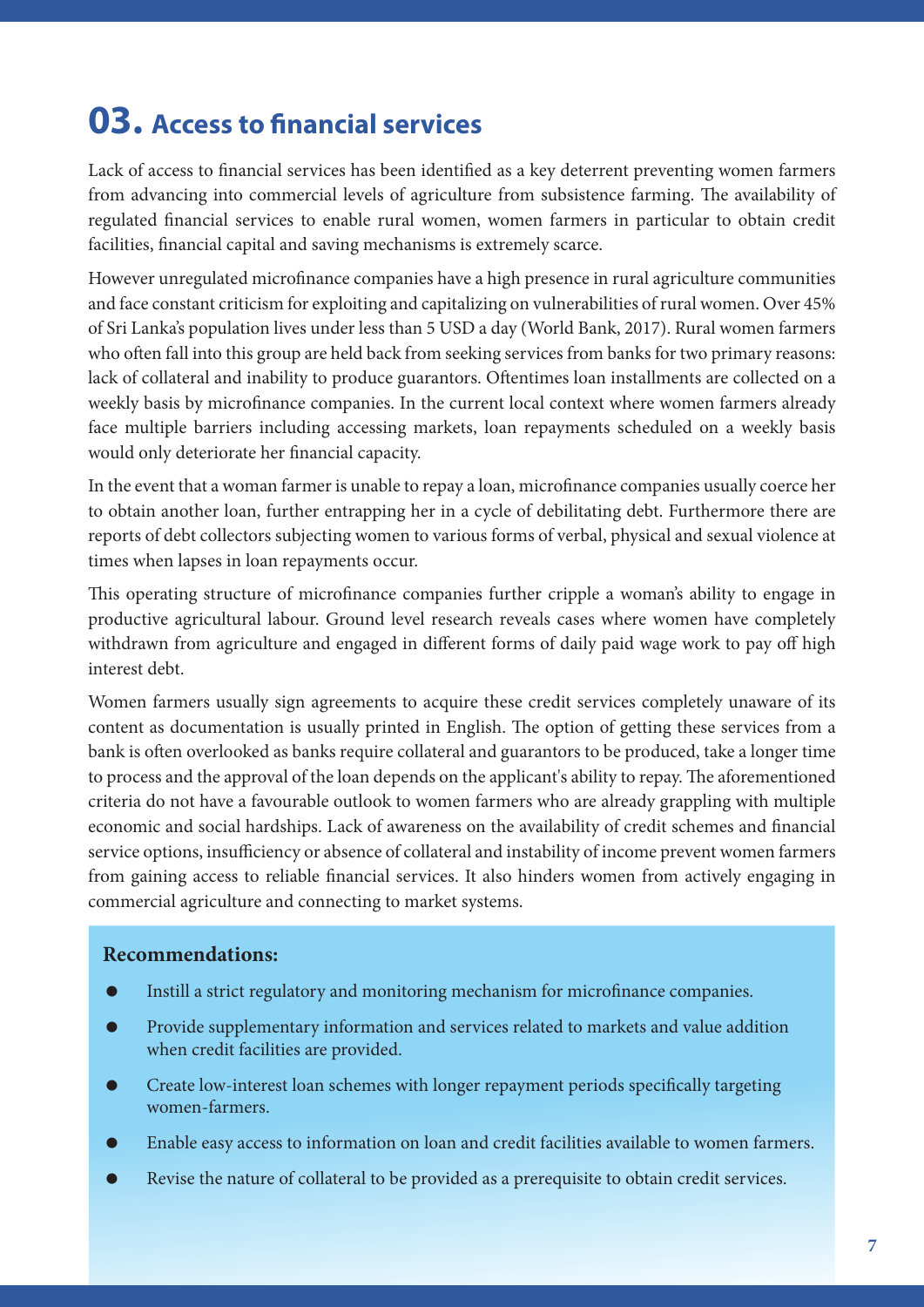# **04. Access to technology**

Globally, the productivity of women farmers is notably less in comparison to their male counterparts resulting in a gender yield gap of 20-30%. If key drivers behind the existence of this gender gap are adequately addressed approximately 36 million people can be relieved from hunger (IFAD, 2014). A woman farmer's lack of access to technology is accounted as a key barrier impeding the optimum utilization of her labour in agricultural productivity.

Owing to gender discriminatory social norms, there is an obvious lack of equity in the diffusion of technical knowledge and tools concerning women farmers in Sri Lanka. Anecdotal evidence and field level findings strongly indicate that women farmers rarely get access to farming equipment and overall own significantly lesser tools in comparison to male farmers. This has resulted in the country's female agricultural labour force primarily engaging in unskilled labour, often in time consuming, labour intensive tasks and occupy mostly the bottom levels in food value chains as primary producers.

Agricultural extension services designed specifically to support women farmers too are bound by conventional gender norms. Women farmers are provided with training on subject matter related to family nutrition, household food security, forming women farmer's organizations etc. (Department of Agriculture, 2014). Farmers registered under agrarian service centres possess the opportunity of obtaining technical knowledge and training. However, being a landowner is a prerequisite to be registered in agrarian service centres, a prerequisite a majority of women farmers are unable to fulfill. This further alienates women farmers from developing technical capacity.

As per records issued by the Farm Mechanization Training Centre in Anuradhapura and Institute of Post-Harvest Technology under the purview of the Ministry of Agriculture women farmers constitute for less than 10% of farmers trained from 2015 - 2018 (FAO, 2018). The lack of access to technology hinders a woman farmer in having increased productivity, gaining streamlined access to markets, effective participation in value chains and minimizing overall losses.

- Equal participation of women farmers to be prescribed as a mandatory requirement for all technical knowledge and skill training programs.
- Sensitize farmer communities and agriculture instructors on gender-biased social norms on male-tasks and female-tasks
- Introduction of user-friendly technological schemes for women farmers.
- **•** Promoting the identity of women farmers as 'tech-savvy' via community level campaigns/ activism and social media.
- Increase recruitment of female officers to provide agriculture extension services.
- Enhance awareness on how use of technology can be used to enhance productivity, effectively engage in value chains etc.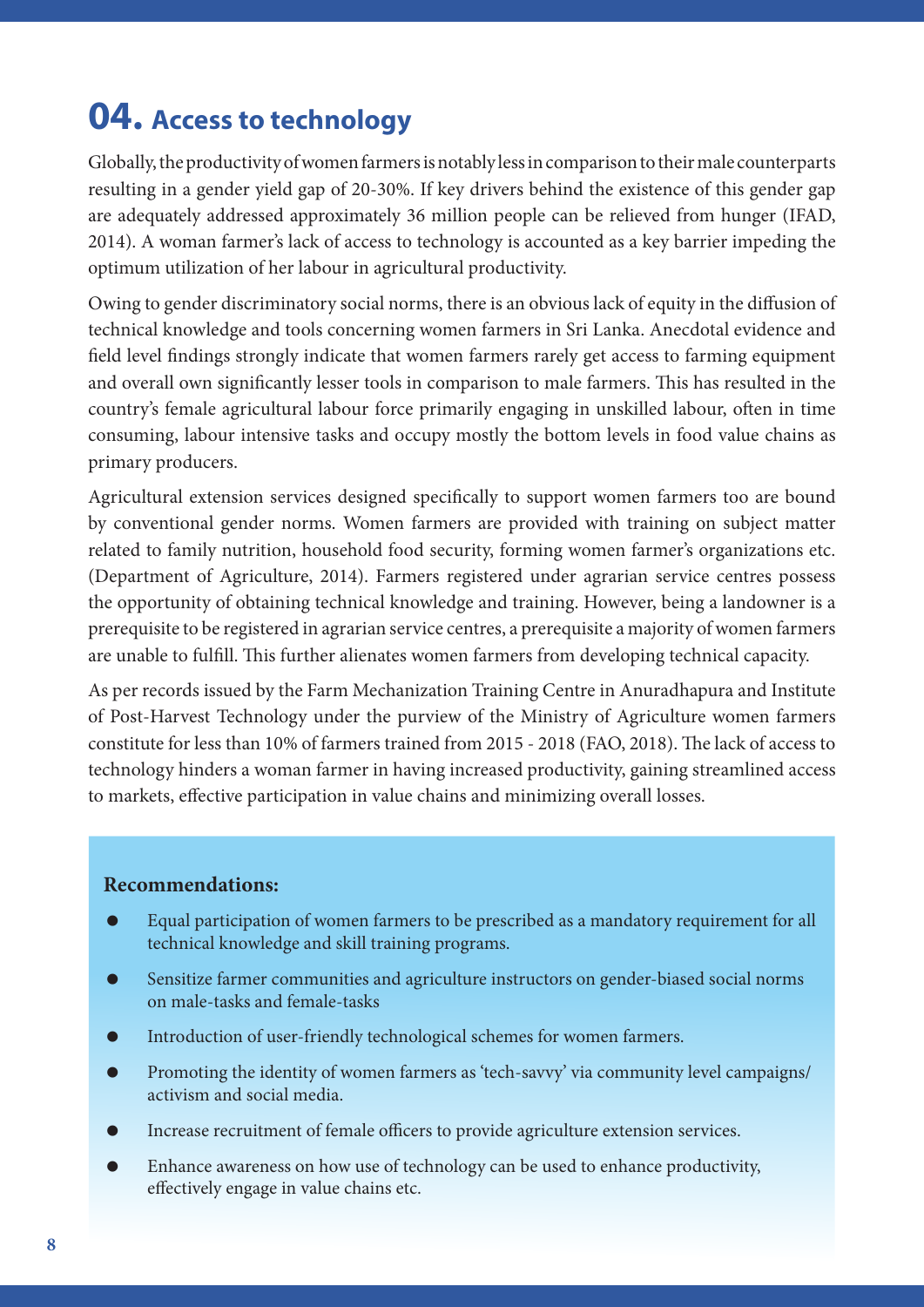## **05. Care Responsibilities**

The unemployment rates of women in Sri Lanka are more than double that of men at all age levels, and there is a large concentration of economically active women in unpaid family labor, particularly in agriculture (Asian Development Bank, 2015). When taking to account both productive and reproductive responsibilities, rural women, women farmers in particular work for more hours a day in comparison to their male counterparts.

Gender inequalities prevalent within the agricultural sector are very evident but are difficult to quantify. As women are concentrated in both unpaid care and household work and their role in subsistence farming is often unpaid, their contribution to the rural economy is widely underreported (International Labour Organization, 2018).

Opportunities available for rural women in Sri Lanka, farmers in particular are limited due to constant social responsibilities they are expected to perform. Female representation in agriculture continues to be underestimated - oftentimes women and their respective communities do not identify them as farmers despite the leading role they play in subsistence farming, and their involvement in agricultural roles as planting, weeding, harvesting etc.

#### **Recommendations:**

- Establish policy dialogues among government stakeholders and development agencies to promote recognizing and redistributing of care work among farmer women.
- Create a public discourse on refraining from disproportionately burdening women farmers with care responsibilities whilst acknowledging their productive and reproductive labour contribution.
- Sensitize farmer communities on the importance of having an increased level of male engagement in fulfilling household responsibilities.
- Establish supplementary support systems at community level to relieve women farmers from traditional reproductive roles at least during selected periods within a crop cycle.

E.g:- childcare facilities, meal distribution mechanisms.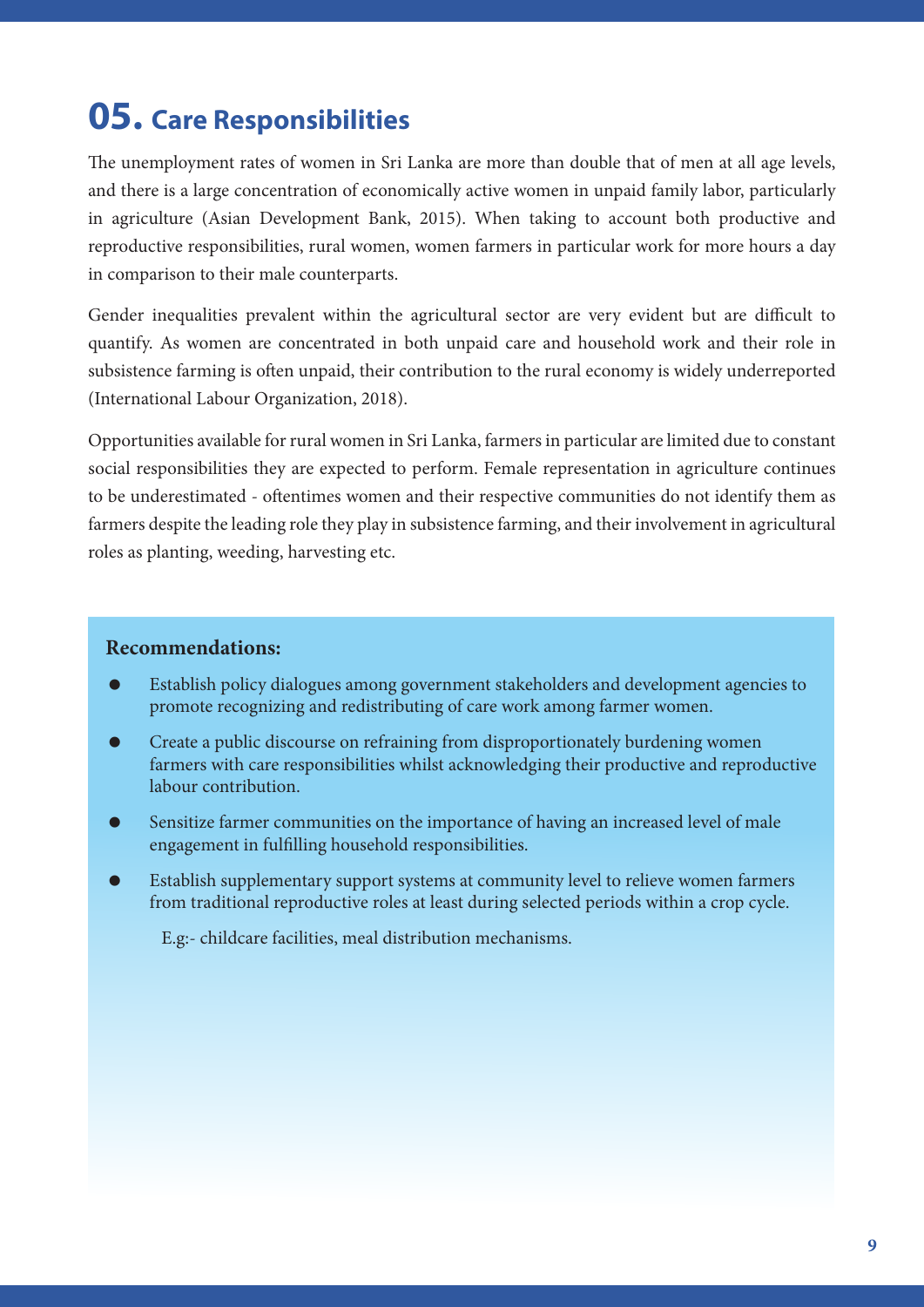### **Post-Covid reality check: Recognizing the potential of women farmers and reshaping economic policies**

During a crisis situation, women and children are the hardest hit. Women farmers in Sri Lanka marks no exception to this notion. Anecdotal evidence from the field makes clear suggestions that the Covid pandemic has exacerbated inequalities and discrimination faced by women farmers. Since the Covid pandemic, there is new interest being created around local food production and shifting to primary livelihoods. The economic setbacks resulting from the COVID-19 would take a longer time, discourses in sustainable development are increasingly substantiating the claim that agriculture is the way forward if the country is to rebuild its economy. Women have the potential to be an integral component of that system not as a supplementary labour force, but as women farmers, entrepreneurs and leaders. In Sri Lanka, women farmers need to be recognized as partners of development, in order to achieve this firstly the challenges they face need to be addressed.

Food production and distribution came to a standstill in the wake of COVID-19 in Sri Lanka and worldwide. Curfews and travel bans imposed to curb the spread of the pandemic severely imperilled the livelihood of farmers, placing the country's overall food system and food security in a vulnerable state. Due to having a high level of dependency on importation, COVID-19 also gave rise to food shortages. The spread of COVID-19 has had a severe effect on the country's food system and the need to shift to ecological agricultural practices is becoming increasingly apparent. The importance of subsistence farming, local food production and supporting small-scale farmers which were thoroughly undermined by neoliberal economic policies over the past 30 years should now be reevaluated and amended.

Since embracing an open economy in 1977, there has been an exponential increase in the usage of fertilizer in the agriculture sector in Sri Lanka. This has resulted in farmers adapting unsustainable agricultural practices and letting go of traditional knowledge, refraining from crop diversification and following mono crop systems, degradation or infertility of soil, ecological disruption and spread of diseases such as Chronic Kidney Disease of unknown etiology (CKDu). The promotion of mono crops is a product of agriculture modernization. A common sentiment shared among women farmers in regard to impacts of COVID-19 is that a farmer's household facing food shortages would be an unrealistic phenomenon in their parent's generation. Farmers who only grew one crop could neither use it for household consumption as a sufficient food source nor sell it in the market due to Covid restrictions. Anecdotes from the field suggested that there is an increase in farmers switching to mono crop cultivations in Sri Lanka as there are enabling forces encouraging them to do so, from government endorsements to extension services offered.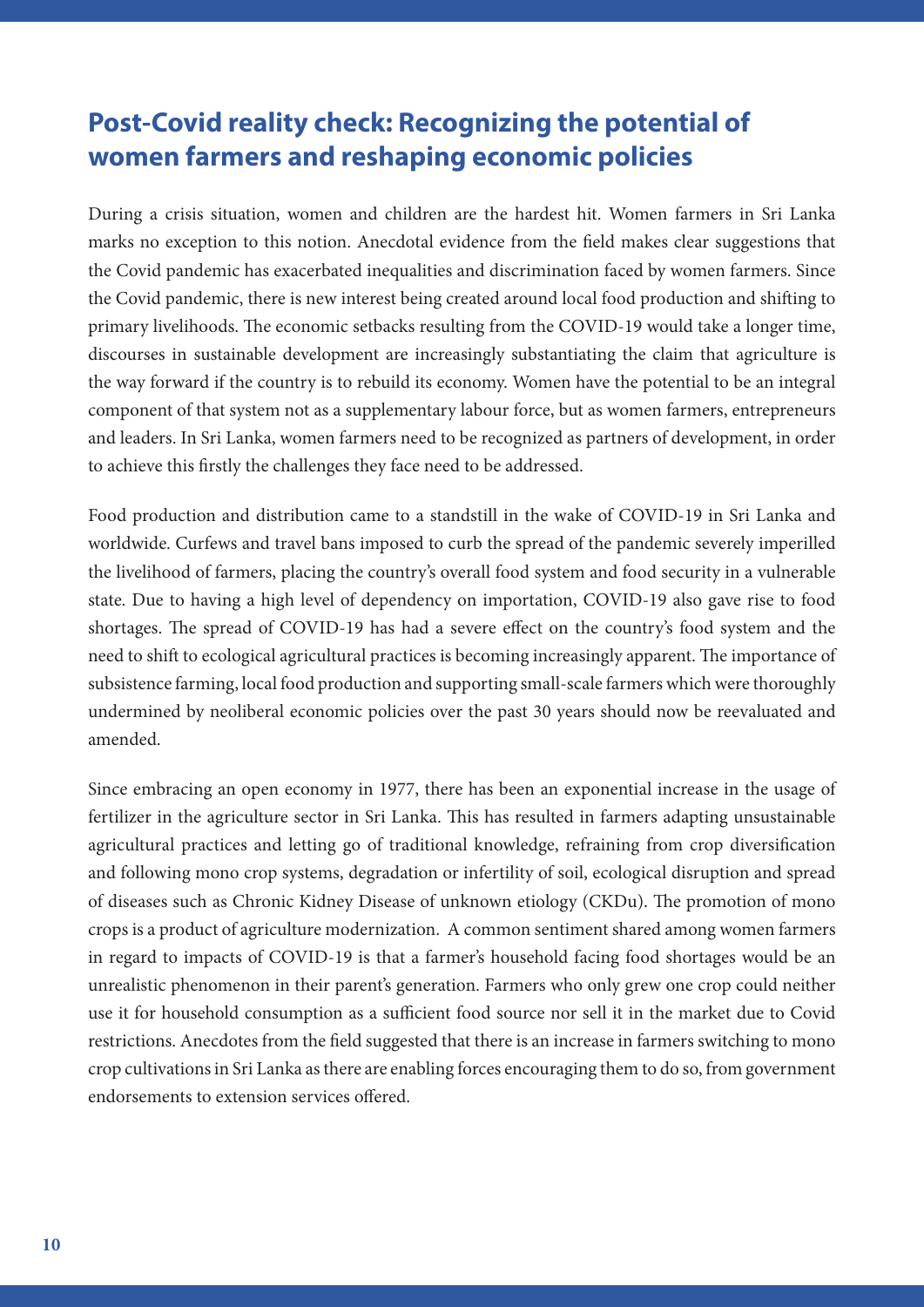Due to the high dependency on chemical fertilizers, women farmers had not engaged in production during the period of COVID-19 lockdown. Findings from interviews affirm that the ceasing of production due to lack of fertilizer and market access during the Covid pandemic has had a cascading effect on women farmers as their roles were mostly limited to sowing seeds, harvesting and watering. Women farmers explicitly state that the Covid pandemic not only hindered avenues of income generation, but also potentially will have a negative effect on the wages paid for female agriculture workers in a post-covid context. This is due a high availability of cheap labour resulting from a sudden urban to rural migration of predominantly female garment workers who had to return to their villages after losing their jobs in the wake of the COVID-19.

It is vital that gender is mainstreamed into national agricultural, economic and rural development policies. A public and policy discourse must be created on the untapped potential of women farmers and the importance of recognizing them as an integral part of fixing the country's broken food system. Capacities of policy makers and public officers on addressing gender issues especially pertaining to women farmers must be enhanced in aim of getting the government to respond and provide remedial measures more efficiently to eradicate discussed barriers faced by women farmers in Sri Lanka.

There is ample global evidence to prove that if a woman farmer is given the same opportunities and access to resources as male farmers, the overall productivity at the end is much higher. Loss of productivity and loss of potential income due to under-utilizing and undermining contributions by women farmers to the agriculture sector and food production needs to be estimated. The quantifiable results of the aforementioned calculation can be instrumentalized in coercing national level policy makers to take stringent action steps in addressing key barriers outlined in this paper faced by women farmers in Sri Lanka.